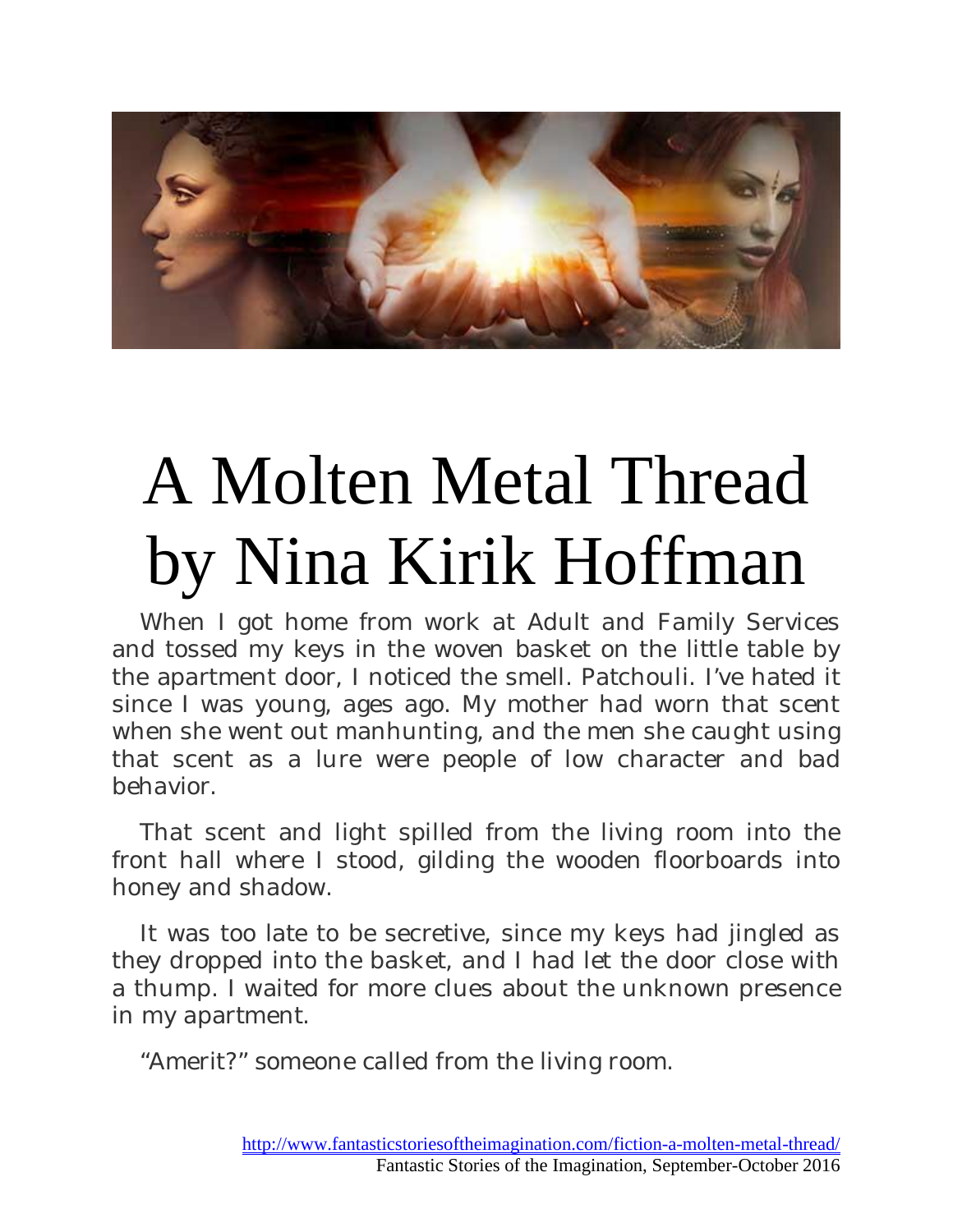Julie. She was my best friend when I went to college for the fifth or sixth time. Then she married Hank, and he eased her away from me, smiling the whole time. What a wanker he turned out to be. If she wanted to be married to Hank, we couldn't be friends anymore, so I had let her go, with regrets. I had not made many friends in all my years, and fewer still I trusted with my secrets. I hadn't seen Julie in five years.

"Julie?" I stepped away from the front door, wondering why my ex-best friend would adopt a scent she knew I hated. And why would she visit me wearing it?

I peeked into my own living room.

Julie sat in the center of my rose-red couch, her brown skin as unlined as it had been five years earlier, her eyes as bright, her smile — her smile was different. Brittle. Scared. She wore a pale green dress and a gold-buckled, wide leather belt. Her hair, which used to be in dreads, was now short, a red-brown haze around her head. She wore red high heels. A broad gold bangle circled her left wrist, and gold hoops hung from her earlobes. Her hands lay palms down on her thighs.

A cinnamon-skinned woman sat next to her. The stranger wore a tight orange dress and a small gold-and-diamond tiara, and one of her hands gripped Julie's left wrist. This woman didn't smile, but regarded me with pale, crystalline eyes.

Patchouli was all through my living room, coming from the stranger; Julie's own lily scent was present, but almost masked by the stronger odor. I wondered how I'd ever get it out.

"What's going on?" I asked both of them.

"I told Tante Melisande that you're a jinni, Amerit." Julie's voice came out squashed.

"Why would you do that?"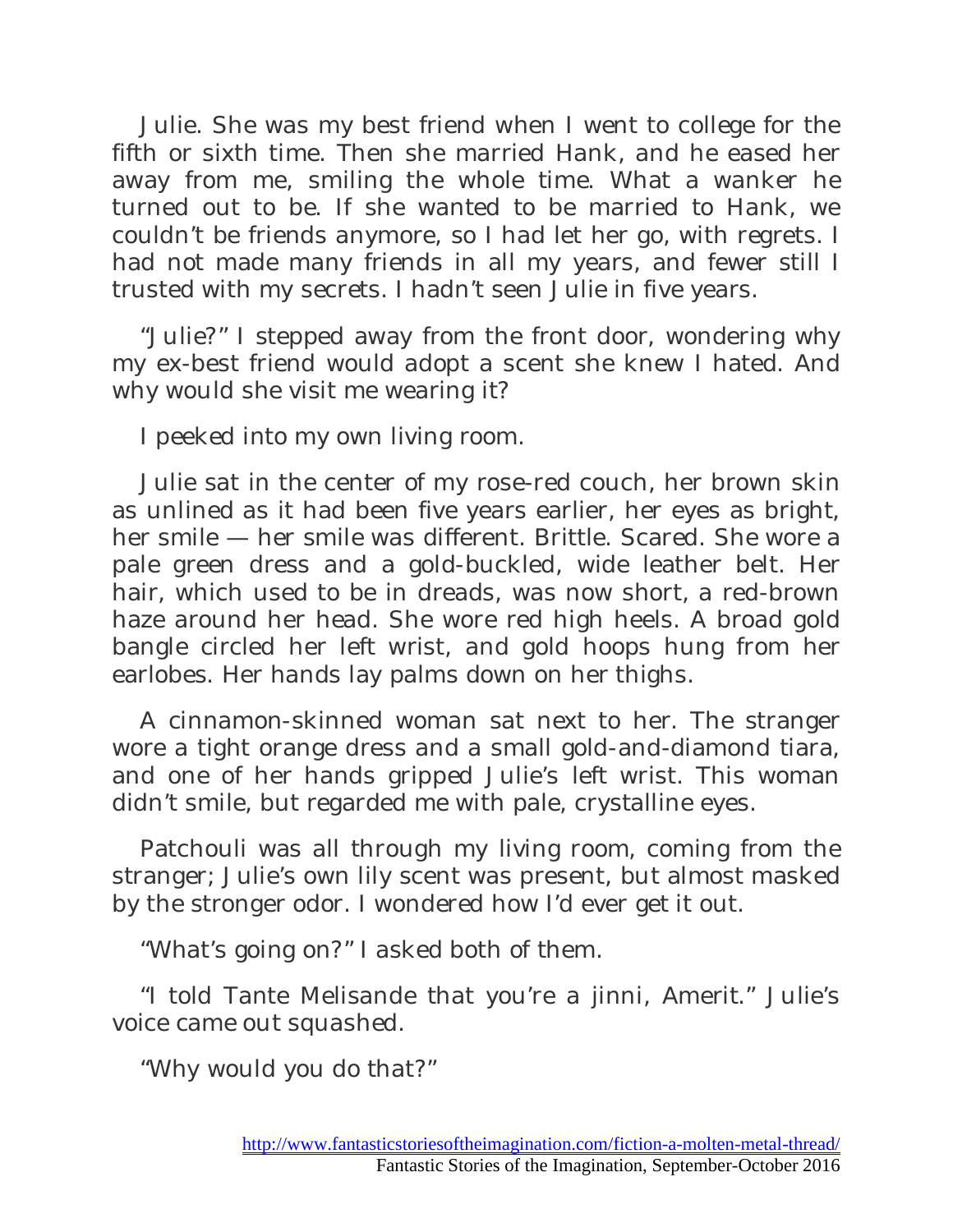Melisande cocked her head and smiled at me, her pale, spooky eyes narrowing. "When I ask, people answer me, whether they want to or not," she said, her voice smooth and powerful as molten iron. "Are you a jinni, Miss Amerit?"

"Strictly speaking, no," I said, which was as much of a lie as I could manage. I was only half jinni, on my father's side. I was still bound by some of the magical rules that operated in exchanges like this.

Melisande was one of the bad ones. Any of them who have a voice like that turn bad sooner or later. Sometimes it takes many years, and they do good things at first. But eventually they all go to the dark side.

"What are you?" Melisande asked.

The answer flew into my mouth, but I clenched my teeth to lock it in, and I thought as fast as I could to find an alternative. "I am a dwirlkin," I said, a word I had invented in childhood.

"And what is that?"

"I invoke the laws of hosting and hospitality," I said, "and I call you an uninvited guest. I have answered two questions, and that is all I need to answer for someone who is here without my willing it." I was bound by rules of exchange, and so should she be.

"Not true. The number of questions is three," said Melisande. "Answer one more and you may direct me to leave. What is a dwirlkin?"

I couldn't stop my words. "A dwirlkin is one who tailors enchantments," I said. I had not done any magic work in the past decade, though. The deliberate exercise of restraint filled me with quiet joy.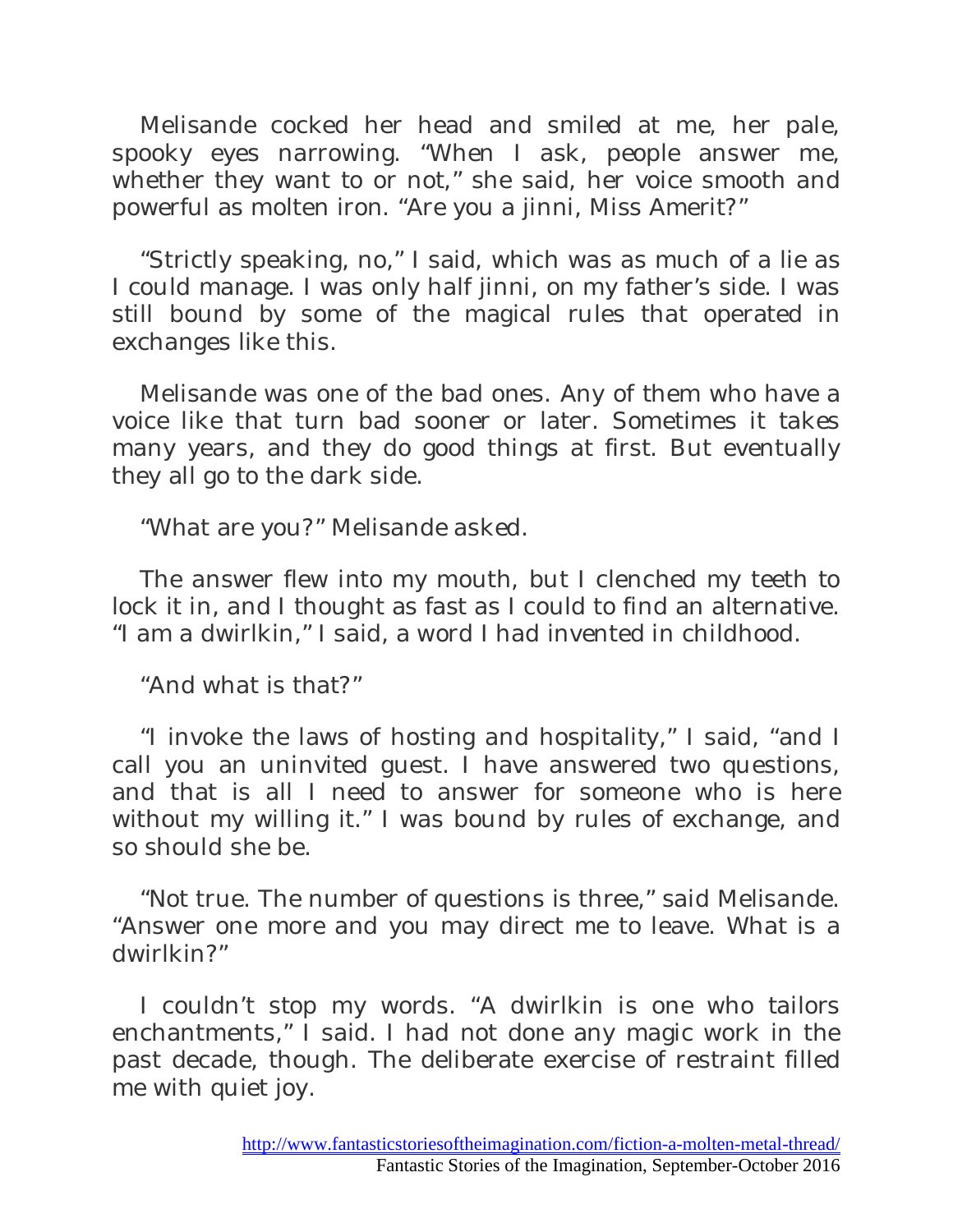"You will do a job for me," said Melisande. The words locked into receptors I had thought I shut down, and my will bent to Melisande's. My path had always been to bend instead of breaking. Happiness was a byproduct of quiet times, so I readied myself to lose my current joy in the life I had built for myself. I glanced at Julie and saw tears on her cheeks.

"Still, you are uninvited," I managed to say, "and I direct you to leave."

"You will come with me," said Melisande, rising and pulling Julie up with her.

Her words had hooks in them.

I still had my purse over my shoulder, and the jacket, slacks, and shirt I had worn to work. I was better armored for weather than either of my visitors. I followed Melisande as she left my apartment, and I still had enough will to pick up my keys and the three small grenades in the woven basket by the door. They looked like acorns. One would not suspect they had explosives inside.

Melisande, still clutching Julie's wrist, descended four flights of stairs, ignoring the elevator, and led me out the front door of my building, and left along the street to the riverfront park.

The river in our park has been tamed, with asphalt paths among the plantings and lawns there, and vistas opening between mature trees. A theater opens out onto the river path, and there is a carousel, and hotels front the park, and there's one bridge just for pedestrians. The city has placed sculptures in the water, which are lighted at night.

Now it was twilight, cold falling from the sky as the sunlight faded. Melisande led us to a place where red spotlights shone on a large metal sculpture that looked like the ribcage and vertebrae of a fallen dragon.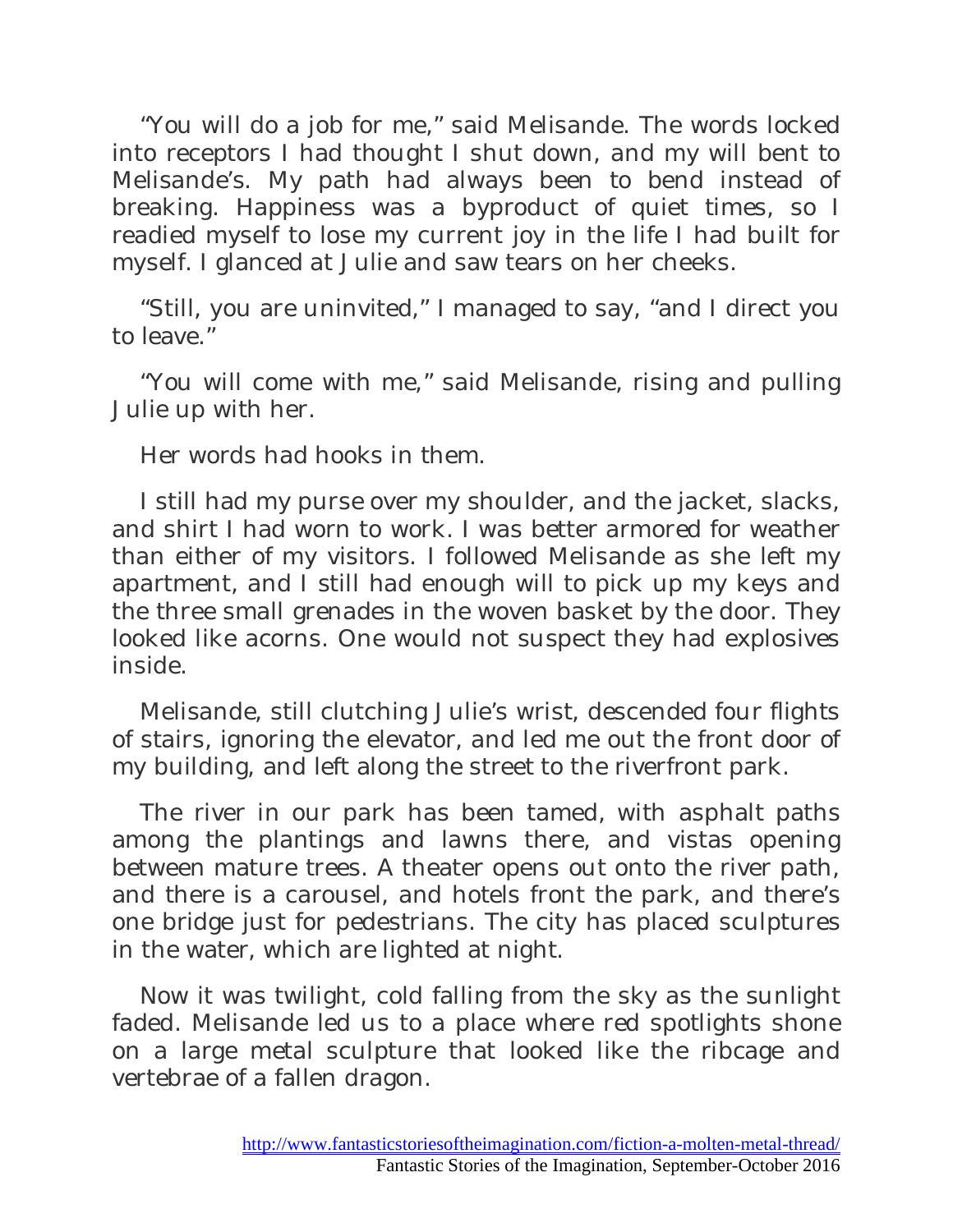"Get me the beast's heart," said Melisande.

The hooks her voice had placed in me dragged me to the edge of the water, and then my jinni nature rose from the tiny brass box in my chest where I had hidden it when I learned I could, in high school decades ago, when Mother still spoke to me about my father, though they hadn't stayed together very long. He had told her some things to tell to me, and that was the best one.

I let out my powers and walked across the water to the dragon's bones. Now that I was in my second guise, I saw that the sculpture had secrets: metal sheaths covered actual fossilized bones, and the bones glowed with the purple light of Otherwere, the place just next door where magic lived. I rose above the ribcage and looked down into the space it cupped. Spotlights clustered where a heart should be.

I glanced back at the shore. Melisande glowed, too, with spectral light, muddy orange-red; and Julie, once my roommate and best friend, the only one I had told my secret to, had a pale pastel yellow glow of her own. Where Melisande gripped her wrist, there was a knot of dirty green light. The outer glow that encases all living things told more stories: tribal lines showed that Julie and Melisande had common heritage, though they were not as close as sisters or parent and child. Perhaps they were distant cousins. Symbols twisted in their outer glows, a language I didn't know.

Melisande's wish gripped me in its insistence that I yield, obey, accomplish. I closed my eyes and opened my other senses, seeking the slightest rip in the world's fabric that would let me travel to Otherwere. The dragon bones warmed as I touched them, their glow rising, until a scarf of purple slid sideways and let me slip across into the land beyond.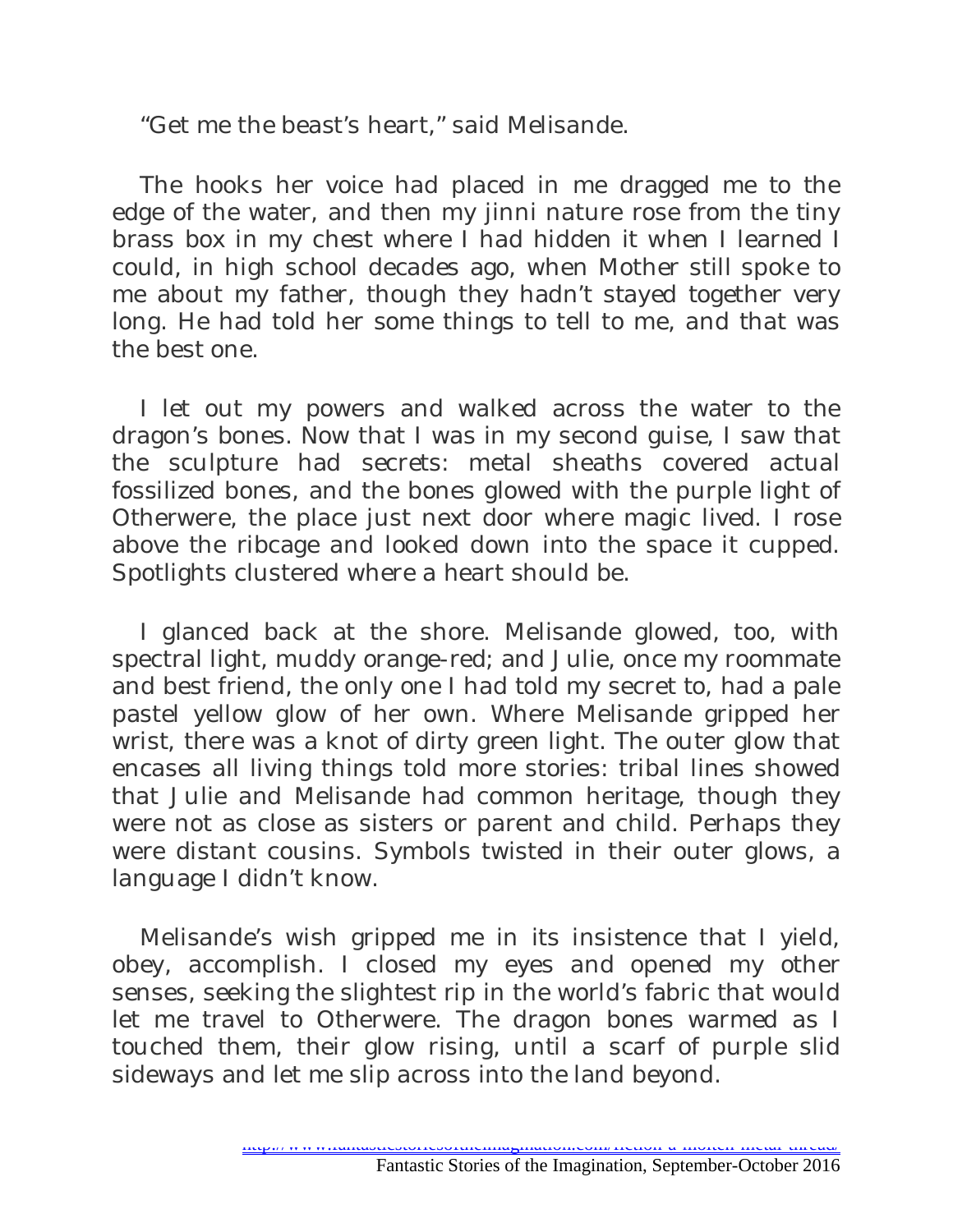I pulled the scarf closed behind me and let all that was human about me wash away on the hurricane winds of the land beyond. Melisande's wish weakened here, where so many other magical forces operated. I reached for a river of power and washed away the last traces of it. I became fluid, the river my body. We washed over standing stones, fields and forests, structures and surfaces that were there and not there, embracing everything that was and was not.

An eternity later, I recollected myself near the shimmering place where I had entered the land beyond. I formed a body like my old one from the magic around me, power offered by spirit of place, playfully and twistingly. It had been too long since I had been here and reveled.

I held out my hand and asked a silent question. Magic answered, gathering into a red, glowing, chambered heart, rags and flutters of magic coalescing, some of it dragon essence. In the center of it lay my three acorns, a power of striking, wrapped around judgment and dragon fire.

I sent out waves of gratitude. The land beyond answered by stroking all my now-solid surfaces, teasing touches that went beneath my skin, tiny flickers of fire lodging in my palms and the soles of my feet, scented breezes moving in and out of my lungs, water flowing in my veins, and earth and metal strengthening my bones.

Fortified, I lifted the curtain and stepped out into the cage of bones, a loaded heart in my hand. I breathed in the air of my adopted city, building blocks of stone and plaster, brick and metal, asphalt and earth, plants and air, river water, and all the scents of moving parts — people and vehicles, water and electricity and animals and birds, winds and weathers. I breathed in enough local substance to settle my shape.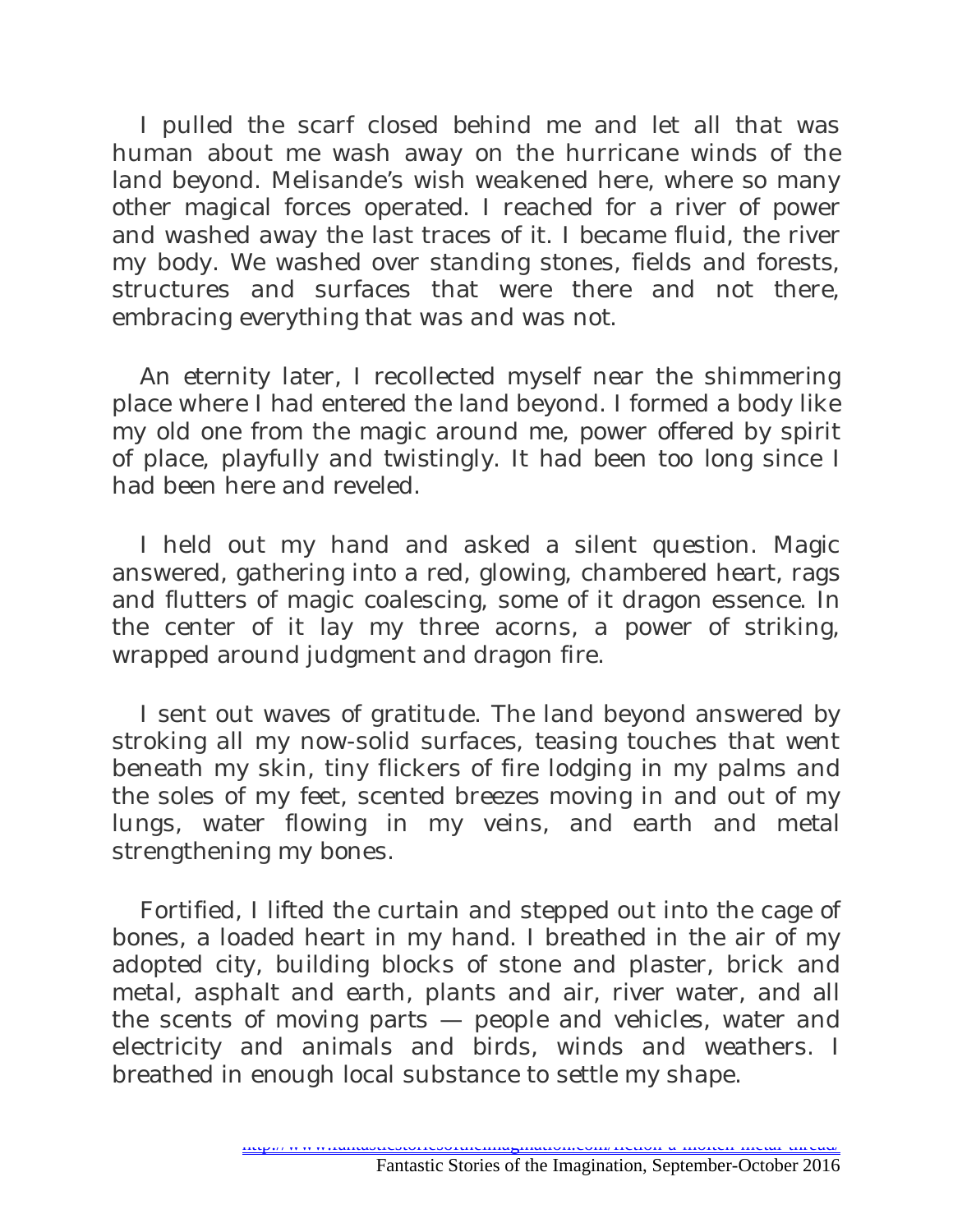I glanced down and saw my recreated clothes had changed a little, but not too much. I took one more deep breath of local life, then rose above the sculpture and scudded across the river to the shore, where Melisande waited, her hand outstretched.

"I am not in the wish-granting business," I said, fortified by transformation. "I will make you a trade."

Her eyes burned with red fire. "State your bargain."

"I will give you this heart in exchange for any claim you have on Julie. And this will be our final transaction; you will never approach me again."

Her smile widened, and she nodded. "I agree."

I sketched the signs of a contract and agreement in the air between us, and she gestured to confirm it. I handed her the heart, and she let go of Julie.

"Go," I said.

She laughed and walked away. Just before she vanished from sight, I heard her cackling.

Later she would learn what opening such a heart could do.

I turned to my friend. "I hope you didn't want to stay with her."

Julie stared after Melisande, then looked at me and shook her head. "No. She's toxic, but I couldn't get away. I'm so sorry, Amerit. I never meant to tell her anything, let alone the secret you trusted me with. She gets to talking and somehow, I couldn't keep my silence anymore. I forgot what she was like."

"It's enough that I know what she's like. Come home with me. Or — do you still have Hank for a husband? Do you have a family?"